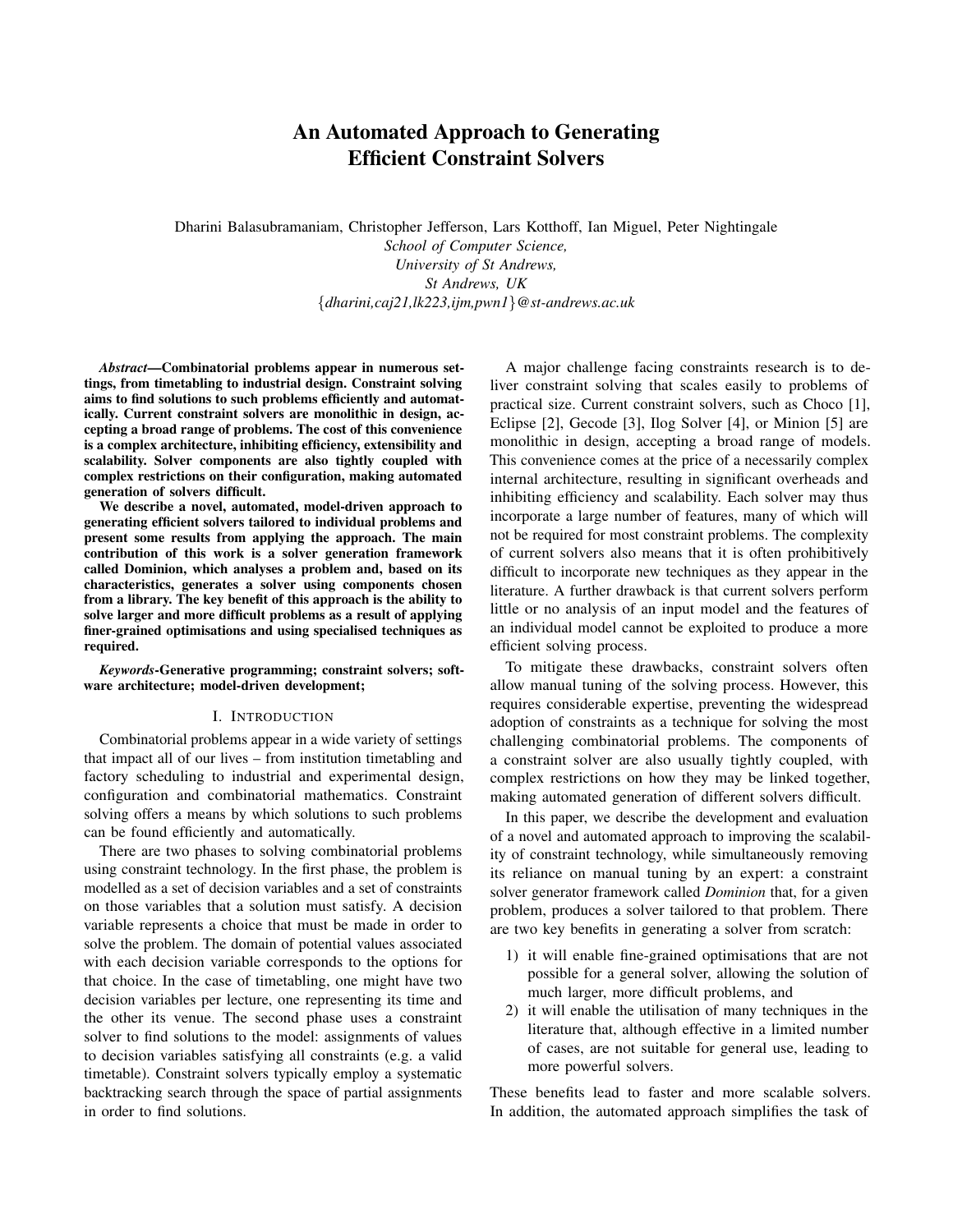modelling constraint problems by removing the need to manually optimise specifications.

A few current solvers, such as the Minion solver mentioned earlier, allow some specialisation. There are 7 variable types in Minion and each constraint is compiled for two parameters, each of which can be a different variable type. Each constraint is therefore compiled 49 times. Adding one extra option to variables (doubling the number of variable types) increases compilation time fourfold. In contrast, Dominion compiles only those variables and constraints that are required for each problem.

In order to manage the complex dependencies on the compatibility and configuration of components that constitute a solver, we adopt a model-driven approach. The generation process in Dominion is driven by the software architecture of the target solver. Software architecture provides a highlevel model of a system in terms of its constituent elements and their interactions as well as properties that have to hold among the elements [6], [7]. The specified properties can be checked for consistency at the architectural level as well as against an implementation. Thus software architecture forms a useful basis for the design, implementation and evolution of systems. A brief outline of the implications of the Dominion approach, in particular the complex dependencies of solver components, on the specification of software architecture of the solver is provided in [8].

As well as architecture-driven development, we utilise concepts from generative programming, AI, domain-specific software engineering and product-lines in the Dominion approach. To achieve the goal of generating an efficient constraint solver for a given problem, we begin by specifying an architectural element (or component) corresponding to that problem. An architecture of the solver is constructed from this seed as a directed acyclic graph using pre-defined components from a library that satisfy the properties required by existing nodes in the graph. Thus, each new node represents a potential variation point in the architecture. Each DAG thus produced will model a valid solver but not necessarily an efficient one. Established AI approaches are used to determine the best option for each variation point. The chosen instantiation forms the software architecture of the desired solver.

The paper is structured as follows. We use the N-Queens problem, specified in Section II, throughout the paper to illustrate the Dominion approach. The challenges of automatically generating constraint solvers are discussed in Section III. Section IV provides a brief overview of the Grasp ADL used to represent the solver architecture while Section V outlines the generative process. The unique features of Dominion, which would be difficult to implement in monolithic solvers, are discussed in Section VI. The current status of the framework and results from evaluating the performance of solvers generated by Dominion against an existing solver are given in Section VII. Section VIII describes other attempts to fully or partially generate problemspecific solvers and differentiates them from our work. We conclude the paper with some thoughts on further work in Section IX.

# II. AN EXAMPLE – N-QUEENS

N-Queens is the problem of placing n queens on an  $n \times$ n chessboard, such that no two queens attack each other. It will be used in the remainder of the paper to illustrate the Dominion approach to automating the generation of specialised constraint solvers. It is also used, along with other problems, to evaluate the performance of generated solvers against existing work in Section VII.

Listing 1 shows the N-Queens problem expressed in the Dominion Input Language (DIL) [9], which is a modelling language that can express any constraint problem. In this example, we observe that every row of the chessboard has exactly one queen on it, and we represent the position of that queen using a decision variable with domain  $\{1 \dots n\}$ . Constraints are then added to rule out any pair of queens attacking each other.

A constraint problem is expressed as a list of parameters (given), decision variables (find), their domains and finally a list of constraints and constraint comprehensions that any solution must satisfy (following such that). A constraint comprehension is a compact way of specifying a set of parameterised constraints for a range of parameter values.

A problem class (such as N-Queens) has a set of parameters, specifying dimensions or other aspects of the problem. In this case there is a single parameter  $n$  specifying the dimensions of the chessboard  $(n \times n)$  and the number of queens to be placed on it. Before solving, all parameters are substituted in to create a problem instance.

N-Queens has a one-dimensional matrix of decision variables named queens. The matrix is first dimensioned (with the dim keyword). The explicit dimensioning is necessary to allow for cases in which only some of the variables in the matrix are used. This process can be compared to lazily allocating memory in a programming language — if the memory is not used, it is not actually allocated. Then a find statement is used to insert decision variables into the matrix. In this case all positions in the matrix have a decision variable with domain 1..*n*.

Following the key words such that, each constraint or comprehension is given a unique name in the DIL (in this case, alldifferent, diagonals1 and diagonals2). Constraints are specified as  $con(\text{arg1}, \text{arg2}, \ldots)$ where con is one of a fixed, but extensible set of constraint identifiers. Arguments may be matrices, single decision variables or constants. Finally, constraints (like many other structures in DIL) may be placed in a comprehension, as in diagonals1 and diagonals2.

The first constraint in Listing 1 ensures that no two queens are in the same column. It uses the alldiff constraint,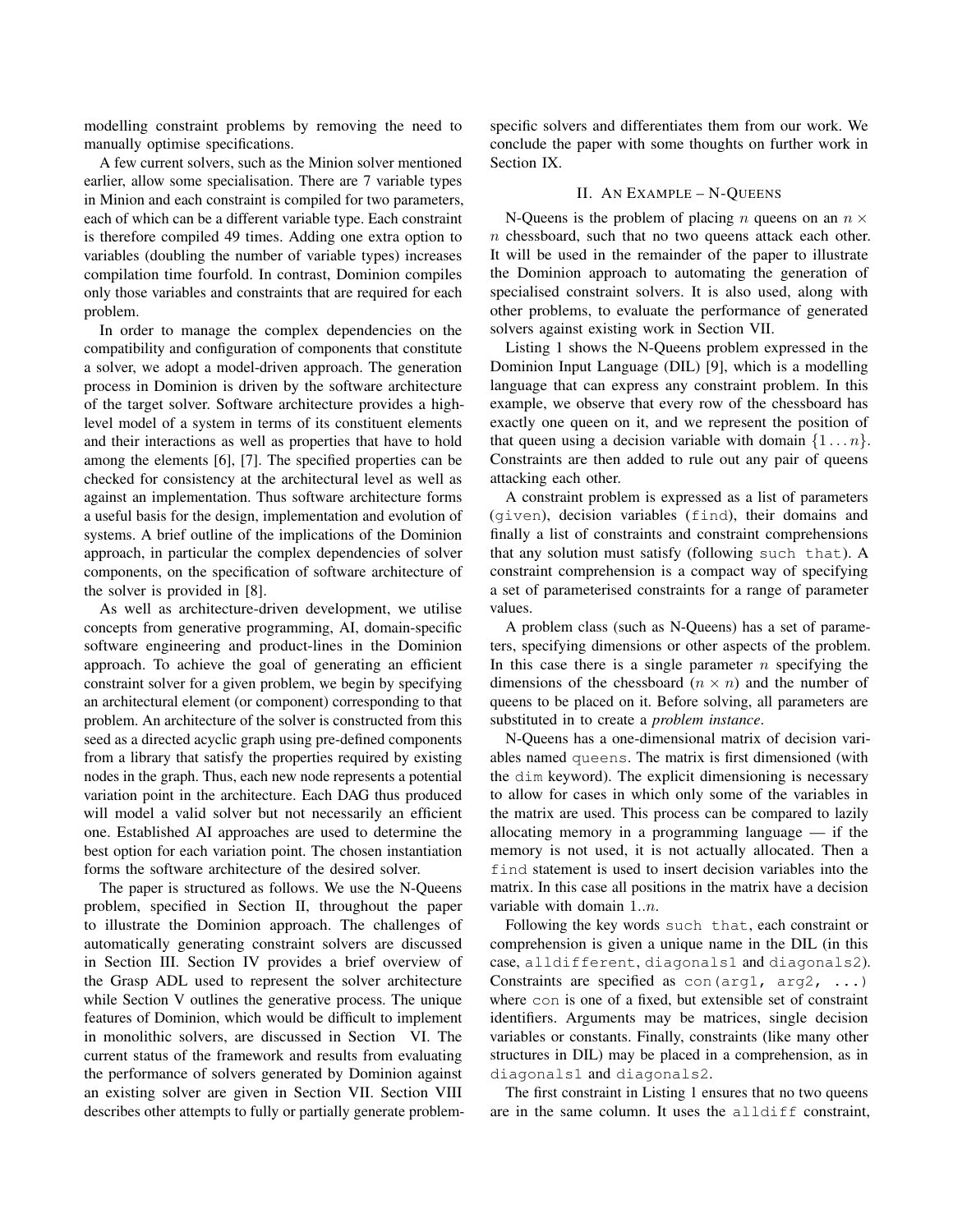language Dominion 0.1 given n: int {3..} dim queens[n]: int find queens  $[...]$ : int  $\{1..n\}$ 

#### such that

alldifferent alldiff(queens[..]) [ diagonals1 sumneq([queens[j], j-i], queens[i]) | i in  ${0..n-2}$ , j in  ${i+1..n-1}$  ] diagonals2 sumneq([queens[j], i-j], queens[i]) | i in  ${0..n-2}$ , j in  ${i+1..n-1}$  ]

Listing 1. The N-Queens constraint problem

which ensures all variables in an array take different values. The two constraint comprehensions ensure queens cannot attack each other along the diagonals, by ensuring the difference between the queens in columns  $i$  and  $j$  is neither  $i - j$  or  $j - i$ . A DIL specification may contain references to a subset of the 28 constraints supported by the language.

# III. CHALLENGES FOR THE AUTOMATIC GENERATION OF CONSTRAINT SOLVERS

A simple constraint solver is not a fundamentally complex piece of software. The necessary components of a solver are: a representation of variables; a representation of constraints; a search engine that decides heuristically what decisions to make; a propagation engine that allows constraints to act on the consequences of those decisions; and a state maintenance facility that allows changes as a result of search and propagation, and reverses those changes on backtracking. Each of these components can be implemented simply: state maintenance, for example, can be as simple as copying all data structures before changes are made and then copying them back into place on backtracking. Certain propagation engines may be algorithmically complex to obtain optimal performance, but this need not be a problem for the construction of solvers from components. Given the apparent overall simplicity, we explain the major challenges in automatically constructing an efficient constraint solver in this section.

A vital input to the generation process is a specification of a solver in terms of its constituent elements including their structure, interactions and dependencies. This specification should provide adequate information for tools to make decisions on correctness, compatibility as well as efficiency. Software architectures are designed to capture this information at an abstract level and hence provide a reasonable basis for driving the process of solver generation.

However, a cluster of related issues contribute to the architectural complexity of a fast constraint solver, all driven by the need to optimise code for speed. First, there is tight linkage between the implementation method for each component and the services it then requires from other components. Second, a constraint problem can require thousands of variables and many constraints per variable. There may be different optimal choices for different variable

or constraint components: thus we can either make a compromise choice leading to suboptimal performance, or allow for many different component types leading to greatly increased architectural complexity. Third, apart from the architectural issues in allowing multiple component types, the multiple choices tend to lead to "monolithic" solvers, in which a large number of choices are always available and crucially lead to inefficiencies. These inefficiencies can be as simple as much unnecessary code being in an executable, but more important ones arise where time and memory are used to maintain superfluous data structures which are needed only to support component choices not currently being used. The final issue is that the nature of constraint solving means that the difference between optimal and suboptimal performance can be critical. It is not unusual for the choice of search strategy to affect performance exponentially. Even in areas where no exponential speedup is available and an optimal algorithm is already being used, implementation efficiencies can make a difference in performance of thousands of times to do exactly the same work. Therefore we cannot assume that suboptimal performance is acceptable for the sake of architectural simplicity.

To illustrate the issues that arise, consider just one of the major components discussed earlier, the state maintenance facility. As mentioned, it can be implemented very simply, but this is unlikely to be optimal. In particular, naïvely copying blocks of memory does not scale well as problems become large. Therefore, it is natural to use 'trailing', where changes are pushed onto a stack, and their effects undone in reverse order when search backtracks. On the other hand, blockcopying is very fast indeed on modern machines, so such a simple approach proved highly efficient when used on early versions of Minion [5]. Which of these simple choices is best varies from case to case. But there are other choices available. One is recomputation [10], in which states are only copied intermittently, with intermediate states recomputed each time they are revisited. Another family of techniques tries to avoid the need to restore state at all. A classic example would be the use of "watched literals", originating in satisfiability solving [11] and later for constraint solving [12]. With watched literals, while the data structure for a constraint changes during propagation, it is still valid for earlier states in the search tree. Therefore no state restoration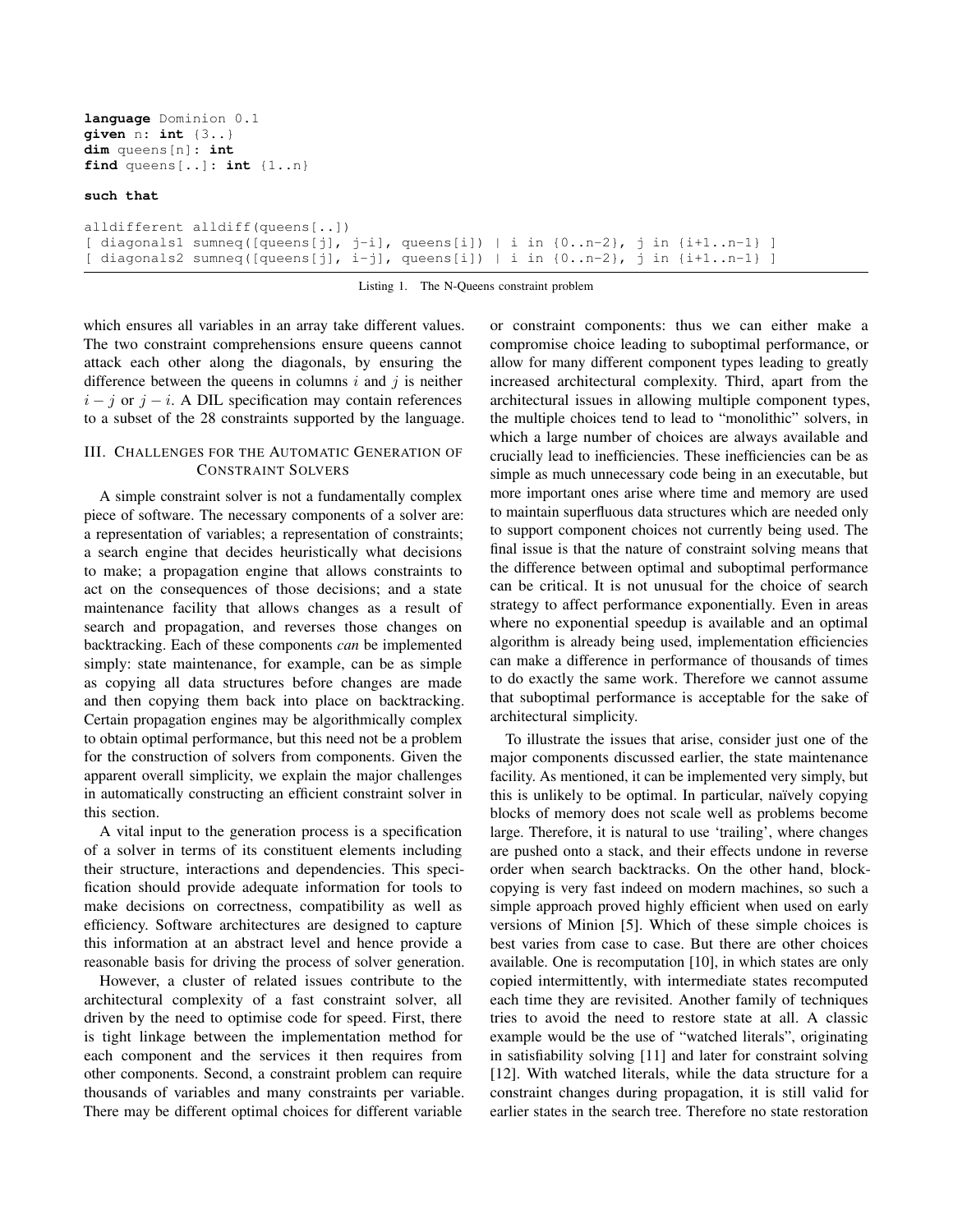is necessary. Although it comes at the cost of losing a certain kind of optimal behaviour, the tradeoff is worthwhile in many cases.

The fact that there are many options for state maintenance is not the major issue. It is that, to achieve good performance, we might need to use a mixture of these techniques for different parts of the constraint solver. For example, certain kinds of constraint might work best with watched literals, while other constraints would work best with trailing. Constraint problems often have many different types of variable, constraint, and propagator, and so many different variants of memory management might be appropriate within a solver for one constraint problem. Therefore major complications arise because of the interactions between different kinds of state maintenance. For example, the speed advantage of watched literals is negated if all memory associated with the constraint is copied at each node. With memory management being so fundamental, it is also easy to introduce bugs through incorrect interactions between types of memory management.

In summary, we cannot produce constraint solvers with a single simple architecture and retain acceptable performance. The range of architectures we require for generating constraint solvers has to cater for a number of alternative implementations of the key components of a solver, for different alternatives to be used within a single solver, and for the complex interactions these choices allow to be managed to produce a correct and efficient constraint solver. Thus, an important requirement of an architecture description of solvers is the ability to associate properties with components and specify and check dependencies among them.

#### IV. REPRESENTING SOLVER ARCHITECTURES

The software architecture of the solver drives the generation process in Dominion and hence the architecture specification must be sufficiently expressive to deal with the complex requirements and dependencies described in the previous section. In addition to customary details of components and connections, the Dominion approach requires further support from the architecture representation in order to automate the process of producing an optimal architecture from the problem specification, and the solver code from the architecture.

A number of architecture description languages (ADLs) have been defined over the years [13]. We use a general purpose, textual ADL called Grasp [14] to represent solver architectures. Grasp has been designed to capture the structure, behaviour and rationale of systems at the architectural level. It supports architectural primitives such as layers, components, connectors, templates, interfaces, rationale, links, properties and check clauses. Components and connectors are typically the fundamental elements of a software architecture and represent units of functionality and interaction. Layers are logical structures used to promote modularity and flexibility by enforcing separation of concerns. Each layer may only

communicate with the layers immediately above and below it. Rationale captures the reasoning behind architectural design decisions.

Templates are abstractions for architectural elements and can be used to create instances of components and connectors with shared behaviour. The required and provided interface names allow tools to check the compatibility of linked elements and also aid the generation of solver architectures from a problem component by matching required functionality.

Properties are characteristics (or restrictions of functionality) that are associated with architectural elements in the form of name-value pairs. Check clauses allow properties of parameters and linked elements to be checked for compatibility. In addition, Grasp provides a generic annotation mechanism to associate meta-data with architectural elements. This facility may be used for documentation purposes or to supply information to tools. Dominion uses this mechanism to specify the locations and file names of corresponding implementations for architectural elements to aid automatic generation. A number of standard functions are also supported by Grasp so that tools can query the state of the architecture, such as child elements of a composite component or support for a certain interface by a component.

Listing 2 shows a sample template specification in Grasp:

```
@Dominion(Classname = "BoolVarFact")
@Dominion(Filename = "boolvar.hpp")
template BoolVariableFactory() {
 provides IPropVariable;
  provides IremoveFromDomain;
  provides ItriggerOnDomain;
  requires ITriggerContainerFactory tcf;
  requires IMemoryManager mm;
  check mm.getProperties() subsetof
    [(MemoryChanges, 'Single')];
  property domainIs = "boolean";
}
```
Listing 2. A Template in Grasp

This template is for a factory that creates Boolean decision variables, which implement the interface IPropVariable. This template also implements the interfaces IremoveFromDomain and ItriggerOnDomain. These interfaces represent extensions to IPropVariable, providing extra functionality. The template requires to be connected to a component that implements the interface IMemoryManager. The check statement states that the memory manager is only allowed to have the property (MemoryChanges, 'Single'). The domainIs property ensures the domain is boolean, that is the domain  $\{0, 1\}$ . Other templates that implement IPropVariable impose other restrictions, such as that the domain must be an uninterrupted range, or must contain only 2 values. Being able to provide both extensions (with provides) and restrictions (with property) to a basic interface is vital to compactly representing the components of constraint solvers.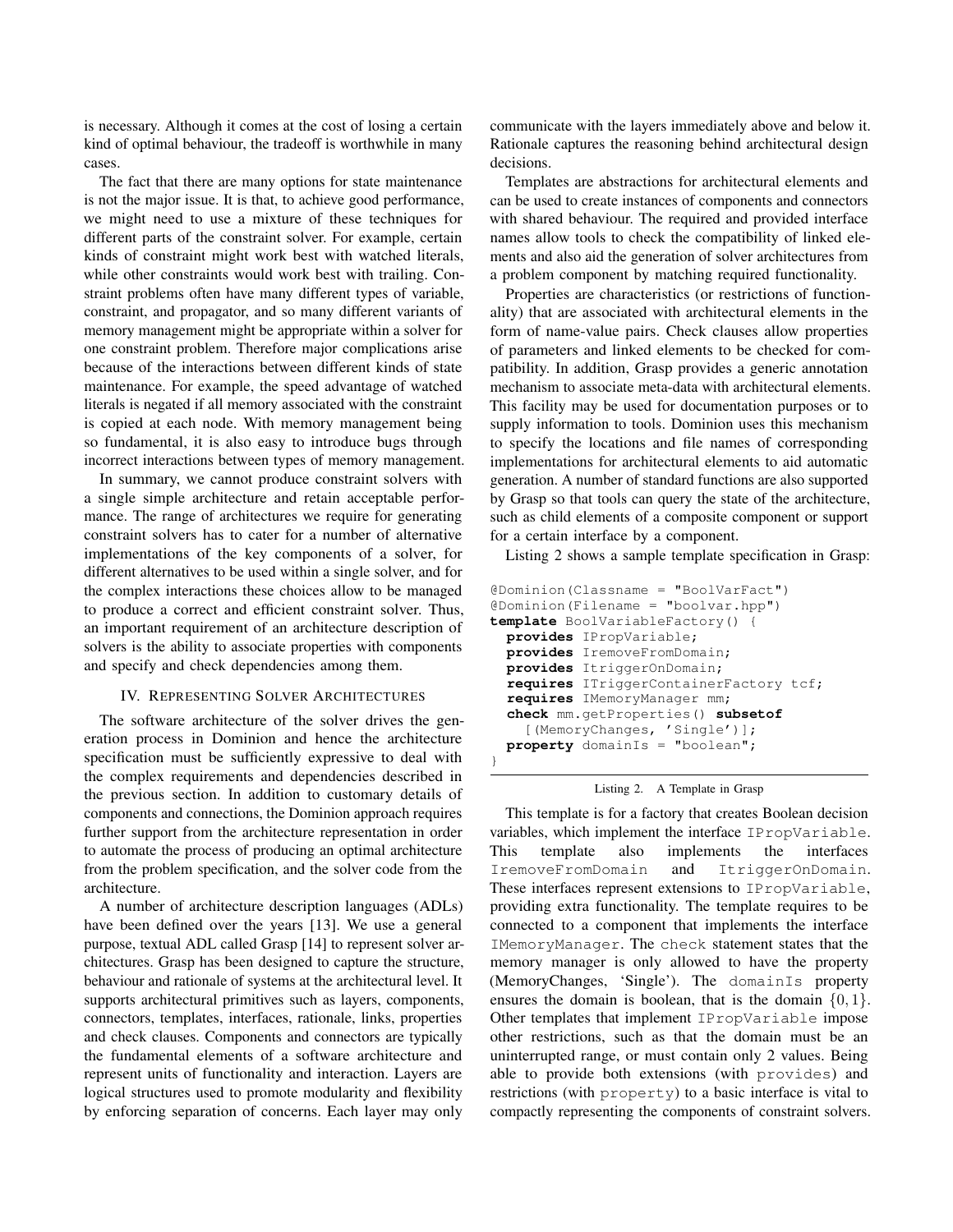The genericity and expressive power of Grasp make it an ideal notation to capture the complexity of constraint solvers and to perform consistency checks before solvers are generated. The Grasp toolset currently consists of a compiler and a checker. Further tools for visualising, designing and validating architectures as well as performing traceability analysis are planned for the language.

# V. THE AUTOMATIC GENERATION OF CUSTOMISED **SOLVERS**

As described in Section III, producing an efficient and lean solver for a given constraint problem requires that only those components that are required to solve the problem are incorporated in the solver and that the most optimal combination of component implementations is used. The automated generation process is driven by software architecture of the target solver and contains the following steps as illustrated in Figure 1:

- Problem component generation,
- Architecture generation and analysis,
- Solver generation, and
- Execution monitoring



Figure 1. The Generative Process for Creating Solvers

The overall process may be considered as a control loop with the problem specification initiating feedforward control and data on the execution of the solver resulting in feedback control. C++ is used as the implementation language for performance, modularity and backwards compatibility reasons. The solver generation adopts component-based software engineering practices as well as an architecturedriven methodology. A component library is used throughout the solver generation process and is introduced first. Interesting aspects of the generation process are discussed in the subsequent subsections.

The current solver generator implements feedforward control, with a new problem initiating solver generation. Some feedback control using execution monitoring and analysis has been implemented as part of the tuning process in the analyser.

## A. Component Library

Components form the building blocks of Dominion constraint solvers. A large number (currently 275) of reusable components are maintained in a library by the Dominion framework to be used to assemble the specialised solver. There are two aspects to the Dominion component library: the specification of components in Grasp as elements at the architectural level and the corresponding implementation of these components at the code level. Listing 2 is an example of the architecture level specification of a component template. Each component is implemented as a C++ class, appropriately templated and parameterised to allow customisation as required.

A binding from Grasp to C++, which maps each Grasp template to a C++ class, is used for all components. For efficiency reasons, the mapping to  $C++$  is performed statically with templates, with the type of each requires clause transformed into a template argument for the class, and then the object itself passed into the object's constructor. Listing 3 shows an example class which implements the Grasp template from Listing 2.

```
template<typename TrigConFactory,
          typename MemoryManager>
struct BoolVarFact
\overline{f}BoolVarFact(TrigConFactory* tcf,
                MemoryManager* mm)
  \{ \ldots \}\};
```

| Listing 3. | A C++ binding for the Grasp in Listing 2 |  |  |
|------------|------------------------------------------|--|--|
|------------|------------------------------------------|--|--|

The exact C++ methods that should be provided for classes providing a particular interface are described using C++ templates. Each class is stored in a separate file, promoting flexibility of use and modularity. This decision also enables the generation of the final solver to be automated in a straightforward manner, making use of the class name and file name annotations of architectural elements.

## **B.** Problem Component Generation

The generative process is initiated by a constraint problem, represented in the Dominion Input Language, being supplied to the problem component generator tool. This tool parses the DIL specification and generates a new component, providing both C++ and Grasp versions, which captures the essence of the problem such as the interfaces that should be supported by variable and constraint components required to solve the problem, and any restrictions, such as domain compatibility, among them. Each problem component is unique to the constraint problem to be solved and thus such components are not stored in the component library for reuse. While this component is generated specially for every class of Dominion problems, once generated it is not treated differently from any other Grasp component.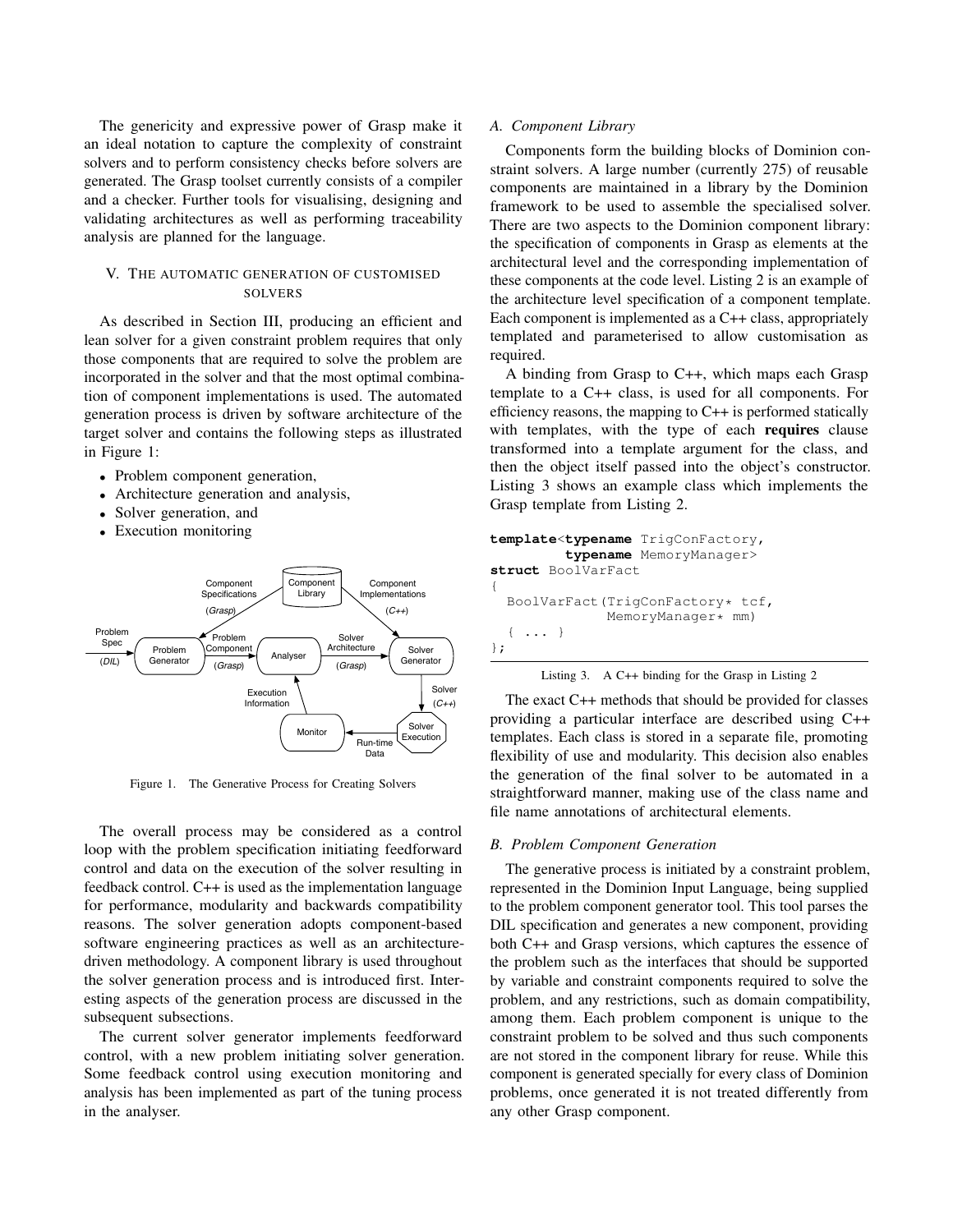For the N-Queens problem from Listing 1, the problem component generator will produce the Grasp specification shown in Listing 4.

This problem component is linked to appropriate variable and constraint components that support the specified interfaces and satisfy the given conditions. The check clauses of a component can be divided into two parts. The first set places restrictions on the variables based on the domains they will have. In this case *queens* must have a bound domain. Restrictions can be specified on the type and size of required domain. Thus the choice of component for the variables is restricted to those which implement the required domain.

The second part restricts the choice of implementation for the constraints by checking each value we will give for each parameter. The + operator creates a copy of a component with added properties. In this case the (DomainType, 'bound') property is added. We know in this particular problem that the domain of each variable will be an unbroken range, which we denote with domain type bound.

Regardless of the chosen implementation for queens, which may or may not use this restriction, any variable produced by queens will have an unbroken range as its domain. The key point is that this allows implementations for the constraints that require the bound property even when the implementation for queens may not provide bound in general.

## C. Determining valid solvers

The process of generating valid solvers is complex and difficult because of the restrictions on combining and connecting components. Composing the components to form a valid solver is a classic configuration problem. There are several ways of solving configuration problems, one of which is to encode it as a constraint satisfaction problem (see for example [15]).

This approach usually requires extensions of the standard constraint paradigm. We adopt a slightly different approach that requires no such extensions to use the Minion constraint solver unmodified to find a valid solver configuration. A detailed description of the process that translates a Grasp problem specification and components database into a constraint problem is beyond the scope of this paper; the interested reader is referred to [16].

The result of this step is a valid, but not necessarily good Dominion solver. One of the advantages of modelling the configuration problem as a constraint problem and solving it using Minion is that we have several means of guiding the configuration process towards a Dominion solver that we expect to perform well. Furthermore, we can generate several valid solvers instead of just one and compare them. Note that we are using Minion only as a tool here – we do not require constraint technology to find valid Dominion solvers, but we chose this way because it offers good performance and flexibility.

#### D. Analyser

The work on the analyser tool is ongoing. It generates a list of candidate solver architectures using the component library with the problem component as the seed and selects the best one using artificial intelligence techniques.

Each possible solver architecture produced by the analyser will include component instantiations and configurations (link statements). Each component instantiation makes use of a component template from the library, with a format similar to that shown in Listing 2.

The reader is referred to existing literature on algorithm selection [17], [18] and algorithm portfolios [19] for more details on possible techniques for use by the analyser.

In practice, the variable and constraint components required by the problem component themselves will require other interfaces, which leads to further components being instantiated. Interface names are sufficient to match components at the architectural level. Given either a partial or complete solver, we can execute the check statements for each component to ensure that dependencies hold and the solver is valid.

The architecture generated by the analyser is run through the Grasp checker tool, which looks for potential inconsistencies in the specification such as template and component redefinitions, attempts to instantiate components from undefined templates and incompatibilities in the source (provides) and target (required) interfaces in configurations. It also determines whether check clauses, such as properties expected of connected components, hold.

## E. Solver Generation

Finally, the architecture chosen by the analyser as optimal for the input problem is passed to the solver generator to create the target solver. This tool traverses the architecture graph, using the location and file name information attached to each element to find the corresponding component implementations in the component library. The main tasks of the solver generator are to:

- include the component files required by the chosen architecture
- instantiate the included components and parameters as appropriate, and
- generate code to read run-time parameters, set-up and begin the execution of the solver, which is denoted by a component called main.

The translation from the Grasp architecture to a C++ implementation is straight-forward, given the componentbased design of the system, and the decisions made and information recorded by other tools earlier in the process.

#### VI. DOMINION FEATURES

In this section we overview the current features of Dominion which would be difficult, or impossible, to implement using a monolithic constraint solver architecture.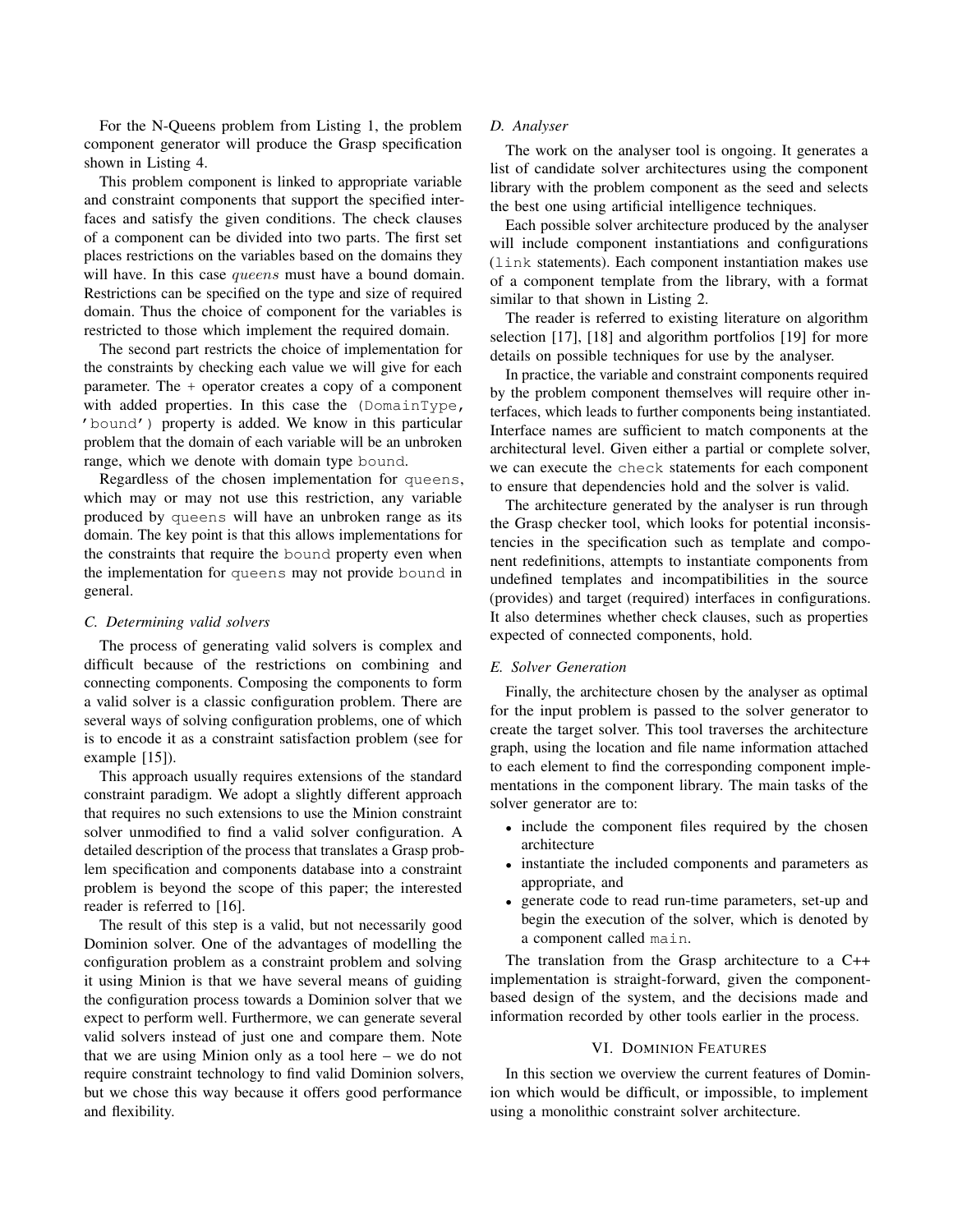```
@Dominion(Filename="../../models/queens.dominion.hpp")
@Dominion(Classname = "DominionProblemClassFactory")
template DominionProblem() {
 provides IProblemClassFactory;
  requires IConstraintStoreFactory csf;
  requires IPropagatorFactory_alldiff alldifferent;
  requires IPropagatorFactory_sumneq diagonals1;
  requires IPropagatorFactory_sumneq diagonals2;
  requires IDiscreteVarFactory queens;
  check queens.getProperties() subsetof [(DomainType, 'bound')];
  check alldifferent.param(1) accepts ( queens + [(DomainType, 'bound')]);
  check diagonals1.param(1) accepts ( queens + [(DomainType, 'bound')]);
  check diagonals1.param(2) accepts ( queens + [(DomainType, 'bound')]);
  check diagonals2.param(1) accepts ( queens + [(DomainType, 'bound')]);
  check diagonals2.param(2) accepts ( queens + [(DomainType, 'bound')]);
}
```
Listing 4. Specification of the Problem Component

#### A. Mappers

Mappers [20] are a method of performing simple transformations on variables, such as negation or addition of a constant, for very low cost. These are used in Minion and Gecode internally, for example to implement the Max constraint by taking the Min constraint and negating all the variables. Schulte et al. [20] show this is as efficient as implementing a Max constraint directly. While mappers are a very useful feature, they are not traditionally provided to users because they cause an explosion in the number of types of variables, and implementing them with a generic interface is inefficient. As Dominion compiles each solver individually, we do not have to compile all possible combinations of mapper and variable types, but only those which are used in a particular problem class. Therefore we provide mappers in the Dominion Input Language.

#### B. Variable Implementations

Monolithic constraint solvers typically provide a very limited set of variable types, or just one variable type. To support many types, one must either sacrifice efficiency by accessing variables through an interface with virtual functions, or compile constraint propagators many times (for each combination of types for its arguments). Minion uses the second approach, but the number of variable types is limited to 7, and constraints with more than two arguments are not compiled for all possible combinations of types. Most constraints are compiled 49 times (7 types for two arguments). Gecode provides only two variable types. Dominion removes the limitations on the number and diversity of variable types by compiling propagators as needed.

For example, Minion provides a variable type named bound that stores only the upper and lower bounds of the domain. bound variables do not allow triggers on individual domain elements (interface ItriggerOnDomain). This is again an efficiency issue: without ItriggerOnDomain updating a bound is an  $O(1)$  operation. Minion also provides a variable type (discrete) that stores the whole domain explicitly in  $O(d)$  space, and supports ItriggerOnDomain. In some cases we would want some features of bound and others of discrete but we cannot have every possible variable type.

In particular, in Minion all variable implementations which support ItriggerOnDomain also take  $O(d)$  space to store a domain. The current best propagator for disjunctions of constraints (by Jefferson et al [21]) requires ItriggerOnDomain. We cannot use this in Minion on variables with very large domains. In Dominion we can construct the variable implementation with exactly the set of features we require.

## C. Heuristics

Heuristics for variable and value ordering can be used to improve the efficiency of constraint solvers. For example, the weighted degree variable ordering (WDEG) [22] has been shown to be a good heuristic for a wide range of problems. However not all heuristics are suitable for all problems and there may be costs associated with using heuristics. WDEG requires an extra data structure in every variable and constraint. WDEG is not present in Minion because it slows down the solver significantly even when it is not in use. However in Dominion it is possible to add these data structures only when required.

# VII. EXPERIMENTS

In this section, we compare the performance of Minion with solvers generated by the Dominion framework. The solvers are compared by program size and execution time. Experiments were run on an 8-core Intel Xeon E5430 server with a clock speed of 2.66GHz.

## A. Local Search Analyser

Section V-D described the role of the analyser. In this section we describe an analyser based on local search, that is used for the experiments presented below.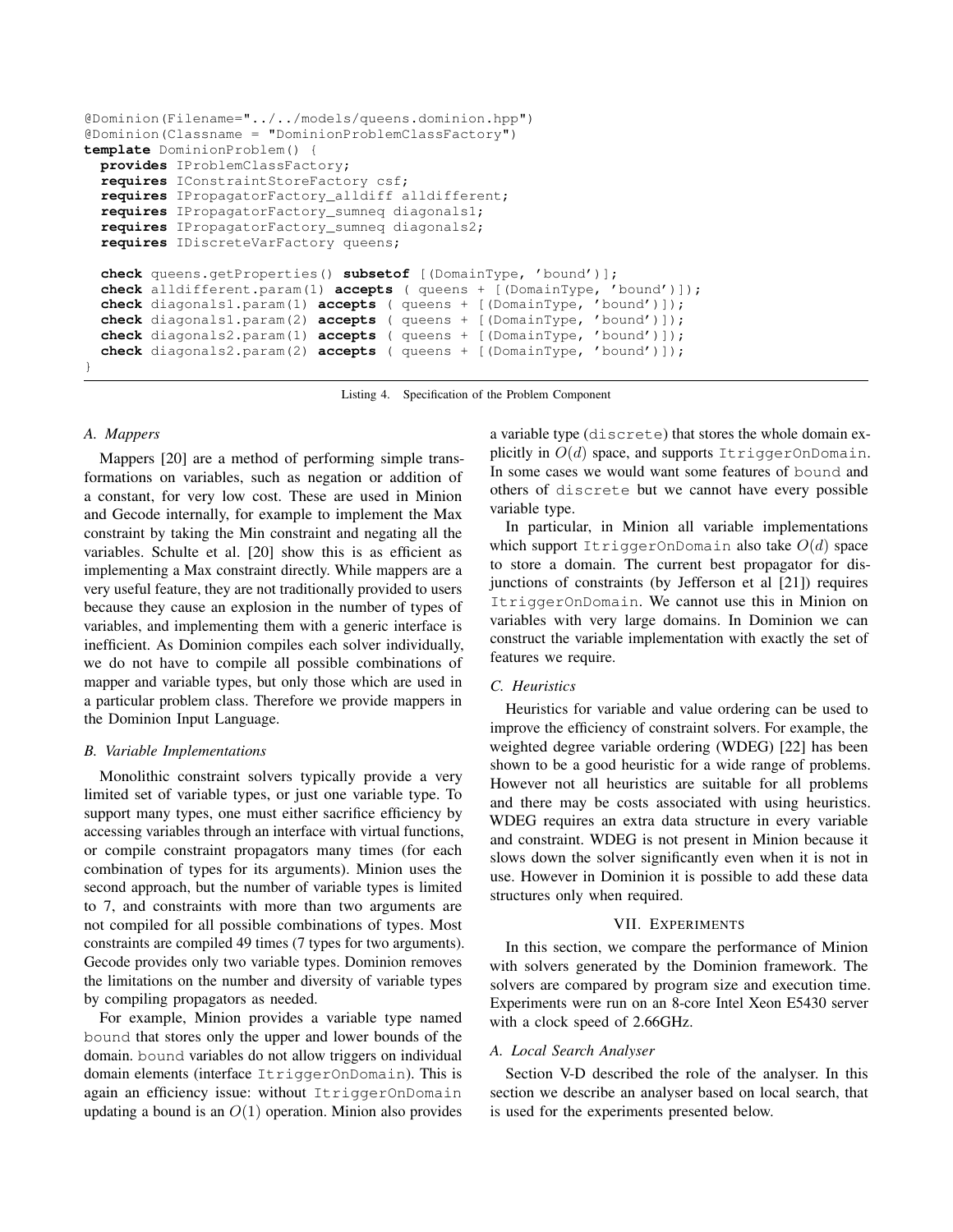The approach taken is hill climbing in the space of candidate solver specifications. Given a current state A, we search the neighbourhood of A in a random order. As soon as a state B where B is better than A is found, the hill climber moves to state B immediately.

Section V-C describes the process of creating a valid solver specification by solving a configuration problem using the Minion solver. The hill climbing algorithm sits above this, and adjusts the variable and value ordering used by Minion to obtain different valid solver specifications. By repeated changes to the variable and value ordering it is possible to reach every valid solver specification. Some changes to variable or value ordering will not affect the solver specification found by Minion.

For each candidate specification, a solver is generated, compiled and executed on a set of instances of the problem class and its run time is measured for each instance (with a time limit of 10 seconds). Solver A is considered better than solver B iff A solved more instances, or A and B solved the same number of instances and A used less time in total.

The hill climber begins at a random candidate specification and terminates when it is no longer possible to improve the specification. For efficiency a cache mapping solver specifications to run times was implemented to avoid generating and running the same solver twice. We executed the hill climber 10 times and took the best solver overall to compare to Minion.

## B. Modelling Problems in Dominion and Minion

The feature sets of Dominion and Minion do not exactly match. To make the comparison we modelled each of the problem classes for both solvers as closely as possible, while still making best use of the constraints available in each solver. In two cases it is not possible for the models to exactly match. The sum constraint present in Dominion is translated to sumleq and sumgeq in Minion. The sumneq(X, y) constraint in Dominion is translated to one new decision variable auxxy, and the constraints sumleq(X,  $auxxy$ ), sumgeq(X,  $auxxy$ ) and diseq(auxxy, y). sum arises in every model except N-Queens. sumneq arises in N-Queens only.

## C. Experimental Results

We used six problem classes, as follows.

- N-Queens The N-Queens problem, as described in Section II.
- **BIBD** The Balanced Incomplete Block Design problem (CSPLib problem 028 [23]).
- Golomb The problem of proving optimality of known optimal Golomb Rulers (i.e. the solver searches for any ruler that is shorter than the known one). Golomb Ruler is described on CSPLib, problem 006 [23].
- Graceful The problem of finding graceful labellings of graphs [24].



Figure 2. Experimental results comparing Dominion to Minion. The reported times are the median of three runs.

- **NMR** The problem of finding non-monochromatic rectangles [25].
- MSquare The problem of finding magic squares, CSPLib problem 019 [23].

The model and parameter files we used for these problems and the corresponding solver architectures are available on the Web.<sup>1</sup> With the exception of Graceful, we search for only one solution. For Graceful, we searched for all solutions.

For each problem class, we took a selection of parameter settings and generated a Dominion solver using the analyser described above. We then benchmarked the Dominion solver against Minion. We used only instances where both solvers could be run to completion within 1 hour.

Figure 2 plots the time taken (in seconds) by Dominion against Minion on a log scale for both axes. Overall, Dominion shows promising speed improvements. We make comments about particular problem classes below.

Figure 3 plots memory use (in MiB) of Dominion against Minion, again using log scales. We measured the peak resident set size, which is the amount of physical memory actually used by the program, including both data and the program binary. Minion never used less than 35 MiB, and on all problem instances Dominion used less memory than Minion.

For each problem class, we ran the hill climbing analyser 10 times. For N-Queens, NMR and Graceful, each run produced a solver that can solve at least one instance. For Golomb and MSquare, 9 of the 10 runs produced a solver that can solve at least one instance. However for BIBD only 4 of the 10 runs produced a solver that can solve at least one instance.

<sup>1</sup>http://www.cs.st-andrews.ac.uk/˜pn/dominion-icse-problems.tgz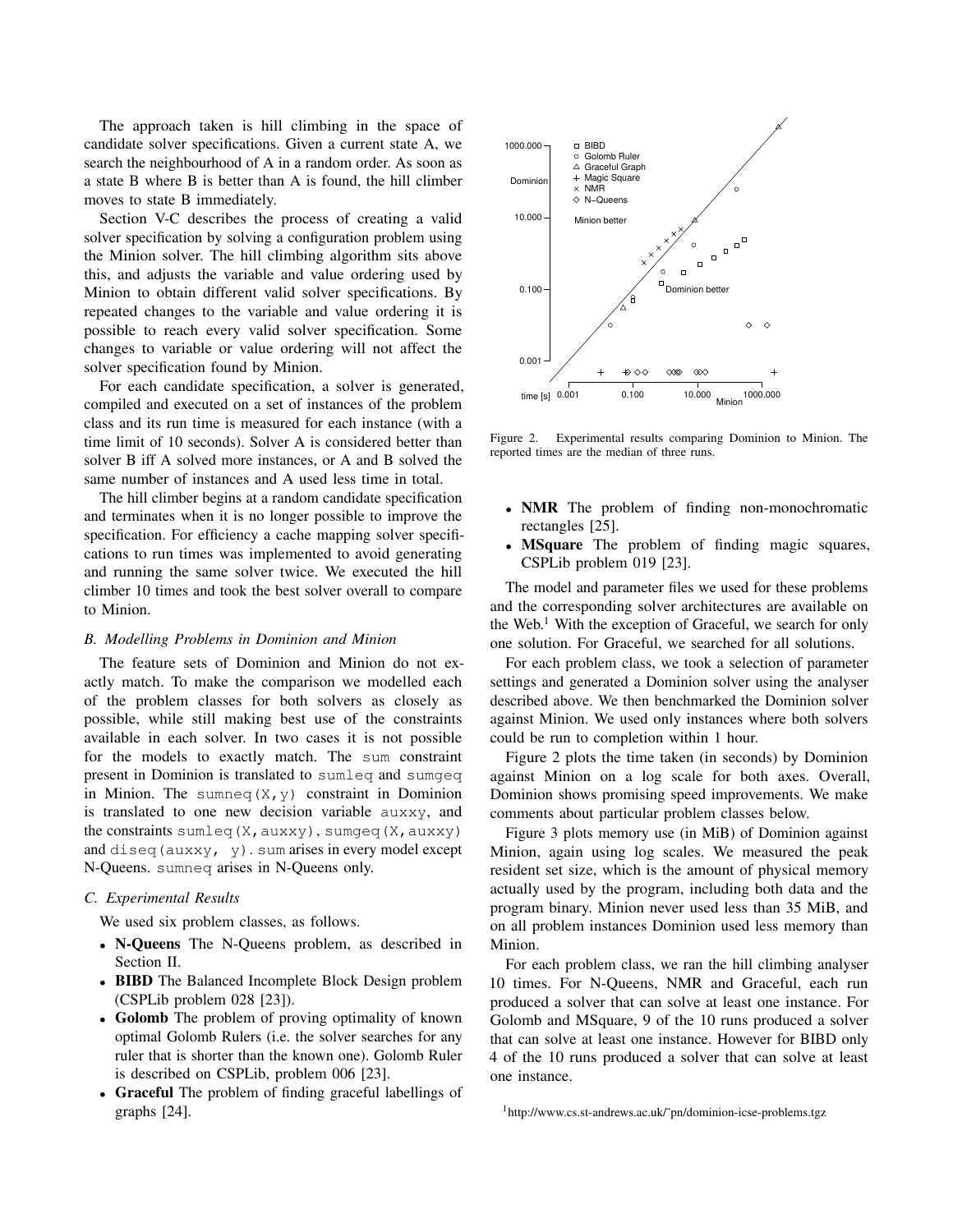

Figure 3. Experimental results comparing Dominion to Minion. The reported memory numbers are the median of three runs.

1) N-Queens and MSquare: For both these problems, except for the two largest instances of N-Queens, the times measured for the Dominion solver were zero. To plot these on the log-scale graph, we used 4.9 ms (the timer resolution is 10 ms therefore 4.9 ms would round down to 0). The largest instance of N-Queens was solved by Dominion in 0.01 s and by Minion in 1459 s.

For both problem classes, Minion used between 35.6 MiB and 37.0 MiB memory. Dominion however used between 3.5 MiB and 5.7 MiB memory.

2) BIBD: Dominion is consistently faster than Minion on BIBDs, with greater performance gains as problem size is increased. Dominion is over 100 times faster than Minion on largest BIBD (7-3-80). Dominion also improves upon Minion in memory use.

3) Golomb: For the largest instance of Golomb, Dominion was slightly more than 2.5 times faster than Minion, and Minion used over 6 times the memory. Other instances are similar.

4) Graceful: The Graceful instances showed almost identical time performance, however Minion used more than 9 times the memory that Dominion used.

5) NMR: NMR is the only class where the Dominion solver is slower than Minion. On the largest instance, Minion is 1.51 times faster. Dominion is substantially more efficient in terms of memory however, taking 760 MiB whereas Minion takes 2909 MiB. The Dominion solver consistently uses less memory on instances of NMR.

## VIII. RELATED WORK

One of the earliest examples of a system that attempts to generate constraint solvers tailored to a specific problem is MULTI-TAC [26], which configures and compiles a constraint solver for a specific set of problems. It is written in LISP and performs ad-hoc customisation of a base constraint solver limited to a few characteristics.

KIDS [27] is a more general system that also uses LISP to synthesise efficient algorithms from an initial specification. The approach is knowledge-based, i.e. the user supplies the knowledge required to generate an efficient algorithm for the specific problem. Refinements are limited to a number of generic transformation operations. Our approach is more general and, crucially, relies on almost no background knowledge. Westfold and Smith [28] are closer to our approach and use KIDS to synthesise efficient constraint solvers. They rely on reformulation and specialisation of the constraints however and do not consider the other components of a solver. Srivastava and Kambhampati [29] use KIDS to synthesise planners, but rely on explicit domain knowledge to do so.

The EasySyn++ system [30] automatically generates stochastic local search algorithms from a number of templated components. Again the synthesis is limited to a number of key components and does not encompass all aspects of the solver. Aeon [31] is a similar system for the automated generation of scheduling algorithms.

RT-Syn [32] uses simulated annealing to select the best ones from a set of abstract data structures and algorithms and synthesises a programme from the selected abstract descriptions. First, all algorithms and data structures that meet the requirements specified by the problem to solve are chosen. Then RT-Syn analyses all candidates and greedily selects the best one. The analysis is purely based on the abstract representation. Our approach relies on empirical evidence instead of belief about the actual performance and takes a more systematic approach to finding the best implementation.

Cahill [33] builds a knowledge base to aid with the construction of numerical algorithms from subcomponents. He models dependencies between components, but relies (at least partially) on knowledge input manually by human experts and does not report any results demonstrating the effectiveness of the system.

Brewer [34] builds statistical models to select data layout and sorting algorithm for iterative partial differential equation solvers. He also automatically tunes the parameters of the selected algorithms. Our approach follows the same general idea, but is not restricted to a small number of decisions and takes dependencies of components into account. We select implementations for every component that we have a choice for and model the ramifications of that choice on the rest of the software.

More recently, research has focused on tuning the parameters of existing solvers or selecting from among different solvers in algorithm portfolios. An algorithm portfolio contains algorithms that complement each other and the task is to select the most suitable one for solving the problem at hand [19]. One of the most prominent approaches is the SATzilla system [35]. SATenstein [36] is a successful system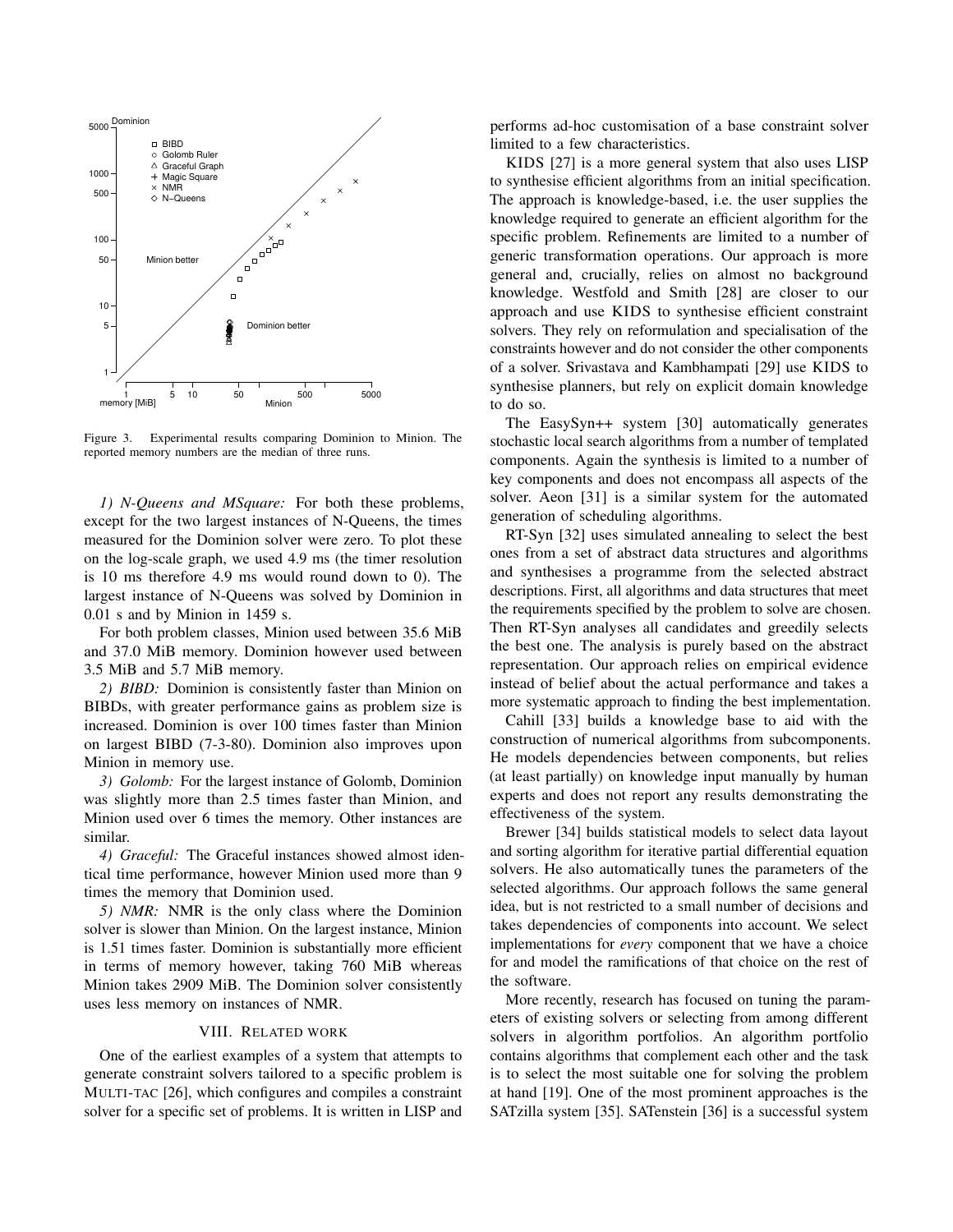that automatically tunes parameters and generates solvers based on the results of this tuning process. A system that combines both approaches and generates a portfolio of tuned algorithms is Hydra [37].

Such systems shift the focus from engineering efficient solvers to tuning and selecting from among existing ones. Software engineering techniques thus become less important than machine learning techniques. Our approach is more general. We retain an element of machine learning by selecting the most efficient solver architecture, but in the context of the automated generation of the solver from scratch.

There are also systems that make use of components to build efficient solvers, but do not accomplish this in an automated fashion. Van Hentenryck and Michel [38] describe how to generate efficient implementations from high-level descriptions of local search procedures. They focus on the high-level implementation choices and abstract from lowlevel details. Schulte and Tack [39] describe how to generate automatically variations of specific solver components.

To the best of our knowledge no previous approach to formally specifying the architecture of specialised constraint solvers exists.

## IX. CONCLUSIONS AND FUTURE WORK

We have provided an outline of a novel, automated, architecture-driven approach to generating constraint solvers that are optimised for a given problem. In addition to constraint programming, techniques from a variety of disciplines such as software architecture, learning, component-based software engineering and domain-specific development are combined in the Dominion framework to produce optimal solvers. The generative approach is supported by Grasp, an expressive ADL able to capture different types of compatibility requirements among the components of a solver, analysis techniques for choosing optimal components and a modular implementation of these components.

In addition to efficiency, the Dominion framework also improves usability compared to monolithic solvers. A DIL programmer will require the same knowledge of constraints needed to program in any other constraint modelling language but the task is simpler in Dominion since the programmer does not need to manually optimise the model.

Initial results from comparing solvers generated by Dominion with an existing solver are positive and indicate this approach is promising. Dominion is in fact expected to make bigger gains in the cases where there are many interdependent decisions to be made from a large number of components, where traditional solvers are limited by having to cater for the generic problem.

The Dominion approach improves performance and scalability of solving constraint problems as a result of:

• tuning the solver to characteristics of the problem

- making more informed choices by analysing the input model
- specialising the solver by only incorporating required components, and
- providing extra functionality that can be added easily and used when required.

A number of avenues are open for further work. An incremental approach will be adopted for refining the steps of the generation process, particularly the analyser tool. Further evaluation of the framework using constraint problems of different types and sizes continues. The evaluation activity will also continue to populate the component library.

The current Grasp checker performs some basic static analysis on architecture specifications for compatibility among linked elements. Work is ongoing on developing a semantic model that will allow more sophisticated and dynamic checks to be carried out. This work forms part of a larger research agenda for controlling architecture erosion by maintaining consistency and correctness between architecture and implementation in the face of system evolution.

As shown in Fig 1, a feedback loop to tune solvers based on data from their execution is to be incorporated into the generation process. A number of design decisions need to be made on capturing and representing adaptation policies and thresholds for acceptable behaviour for the solver, which may be unique to each problem. Given the architecture-driven nature of the generative process, we plan to explore the possibility of using Grasp to model this information.

#### ACKNOWLEDGMENT

This work is supported by the EPSRC grant 'A Constraint Solver Synthesiser' (EP/H004092/1) and SICSA studentships.

#### **REFERENCES**

- [1] Choco. [Online]. Available: http://choco.emn.fr/
- [2] Eclipse. [Online]. Available: http://www.eclipse-clp.org/
- [3] Gecode. [Online]. Available: http://www.gecode.org/
- [4] Ilog solver. [Online]. Available: http://www.ilog.com/products/cp/
- [5] I. P. Gent, C. A. Jefferson, and I. Miguel, "MINION: A fast scalable constraint solver," in Proceedings of the Seventeenth European Conference on Artificial Intelligence, 2006, pp. 98– 102.
- [6] D. E. Perry and A. L. Wolf, "Foundations for the study of software architecture," ACM SIGSOFT Software Engineering Notes, vol. 17, no. 4, pp. 40–52, 1992.
- [7] M. Shaw and D. Garlan, Software Architecture: Perspective of an Emerging Discipline. Prentice Hall, 1996.
- [8] D. Balasubramaniam, L. de Silva, C. Jefferson, L. Kotthoff, I. Miguel, and P. Nightingale, "Dominion: An architecturedriven approach to generating efficient constraint solvers," in Proceedings of the 9th Working IEEE/IFIP Conference on Software Architecture. IEEE, 2011, (To appear).